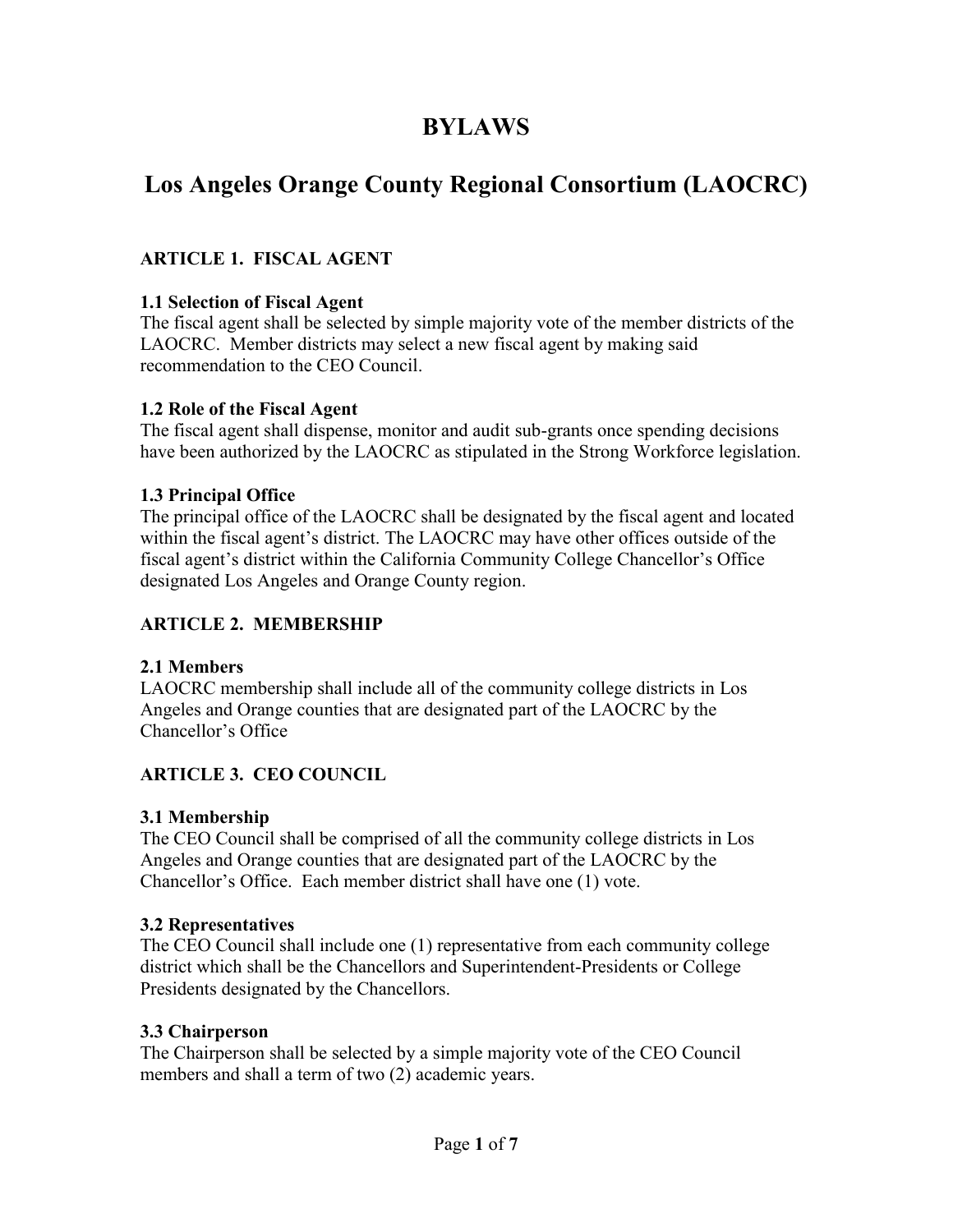## **3.4 Role of the CEO Council**

The CEO Council shall be the final decision-making body of the LAOCRC, including, but not limited to, decisions on budget, resource allocation, strategic planning, policy, advocacy, regional plans and dispute resolution.

# **ARTICLE 4. EXECUTIVE COMMITTEE**

#### **4.1. Membership**

The Executive Committee shall be selected by a simple majority vote of the CEO Council and comprised of five (5) members, including at least one (1) from each county, of the CEO Council. Each member shall serve a term of two (2) academic years and may be reappointed to additional terms. Appointments shall occur every other year at the spring meeting of the CEO Council by simple majority vote.

#### **4.2 Role of the Executive Committee**

The Executive Committee shall make recommendations to the CEO Council regarding budget, resource allocation, strategic planning, policy, advocacy and regional plans, coordinate strategic efforts with the Executive Director and receive input from College Presidents and Dean Resource Associates.

# **ARTICLE 5. COLLEGE PRESIDENTS**

# **5.1 Membership**

The College Presidents group shall be comprised of the Presidents of the nine (9) colleges in the Los Angeles Community College District (LACCD) and the nine (9) colleges in Orange County.

# **5.2 Role of the College Presidents**

The College Presidents shall **c**ommunicate, advise and collaborate with the Executive Committee and Dean Resource Associates.

# **ARTICLE 6. DEAN RESOURCE ASSOCIATES**

# **6.1 Membership**

The Dean Resource Associates (DRA) shall be selected by a simple majority vote of the College Resource Leadership Council (CRLC) and comprised of five (5) appointed members of the CRLC. The members shall include one (1) from LACCD, two (2) from the Los Angeles Ring districts, and two (2) from the Orange County districts. Each member shall serve a term of two (2) academic years and may be reappointed to additional terms. Appointments shall occur every other year at the June meeting of the CRLC by simple majority vote. Vacancies shall be filled at the next scheduled CRLC meeting by simple majority vote. The appointee will complete the remainder of the term vacated.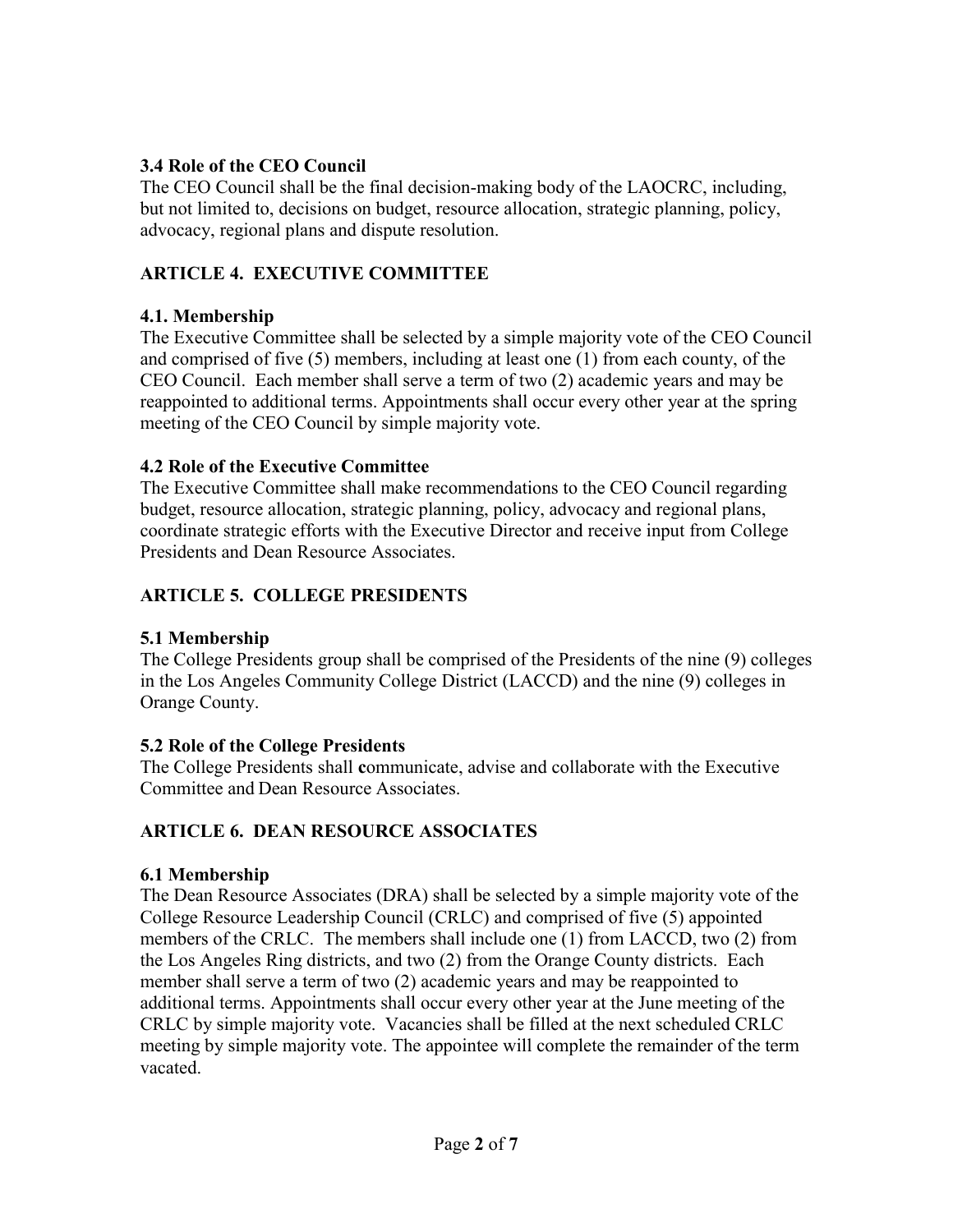## **6.2 Chairperson**

The CRLC Chairperson shall be one (1) of the five (5) DRA selections and shall serve as the DRA Chairperson. The DRA members will select a Vice-Chairperson.

#### **6.3 Role of the Dean Resource Associates**

The Dean Resource Associates shall represent the interests of the CRLC and communicate, advise and collaborate with the Executive Committee and the College Presidents.

# **ARTICLE 7. COLLEGE RESOURCE LEADERSHIP COUNCIL**

#### **7.1 Members**

The College Resource Leadership Council shall be comprised by one (1) representative from each of the community colleges in Los Angeles and Orange Counties.

#### **7.2 Appointment**

Members are appointed by the Chancellors and Superintendent-Presidents, or their designee, from each district.

#### **7.3 Chairperson**

The Chairperson shall be selected by a simple majority vote of the CRLC every other year at the CRLC June meeting. They shall serve a term of two (2) academic years and may be reappointed to additional terms. The Chairperson shall be a voting member of the CRLC and shall preside over the meetings and approve meeting agendas prior to dissemination and posting. They shall also serve as the DRA Chairperson.

#### **7.4 Vice Chairperson**

The Vice Chairperson shall be selected by a simple majority vote of the CRLC every other year at the CRLC June meeting. They shall serve a term of two (2) academic years and may be reappointed to additional terms. The Vice Chairperson shall be a voting member of the CRLC and shall preside over the meetings and approve meeting agendas prior to dissemination and posting in the absence of the Chairperson. The Vice Chairperson may be appointed to the DRA; however, unlike the Chairperson, their appointment to the DRA is not automatic.

#### **7.5 Role of the College Resource Leadership Council**

The CRLC shall be primarily responsible for the review and recommendation of programs in accordance with California Education Code, Title 5, and the Chancellor's Office. The CRLC will collaborate, advise and coordinate efforts with LAOCRC Executive Director.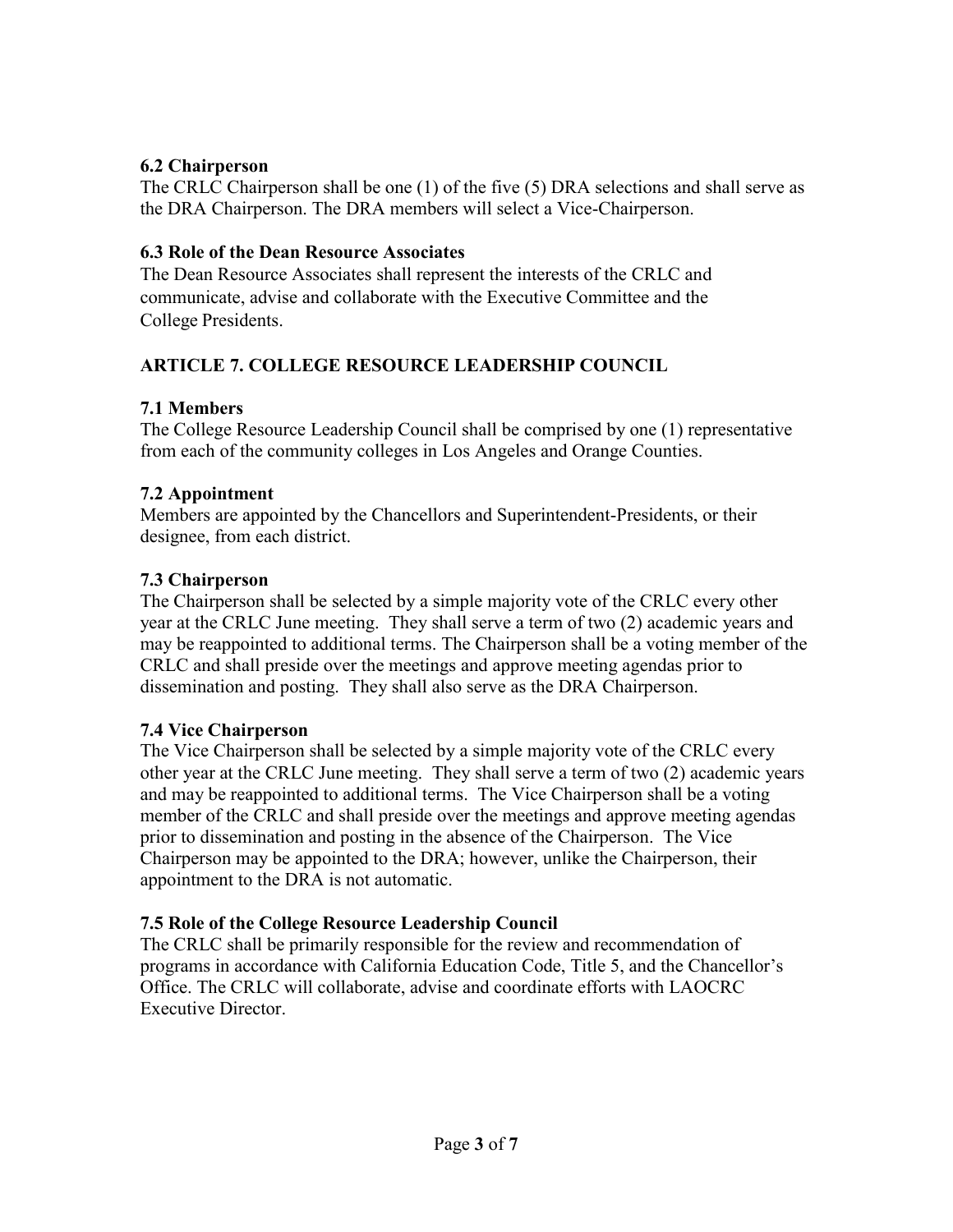# **ARTICLE 8. LAOCRC STAFF**

## **8.1 Executive Director**

The Executive Director shall be an employee of the fiscal agent and shall be hired and evaluated under the policies and processes of the fiscal agent. The fiscal agent shall work with the DRA in selecting the Executive Director. The fiscal agent shall make a final recommendation for appointment to the Executive Committee.

#### **8.2 Role of the Executive Director**

The Executive Director shall review the Strong Workforce regional plans and submit all required documentation to the Chancellor's Office, develop annual LAOCRC workplan and budget in collaboration with CRLC, collaborate and coordinate efforts with Los Angeles County and Orange County Directors, convene and preside over all joint regional meetings and provide staff support to the Executive Committee and CEO Council.

#### **8.3 Los Angeles County Director**

The Los Angeles County Director shall be an employee of the fiscal agent and shall be hired and evaluated under the policies and processes of the fiscal agent. The fiscal agent shall work with the Los Angeles Sub-Regional Council in selecting the Los Angeles County Director. The fiscal agent shall make a final recommendation for appointment to the Executive Committee.

#### **8.4 Role of the Los Angeles County Director**

The Los Angeles County Director shall report to the Executive Director and shall collaborate, advise and support the Los Angeles County Sub-Regional Council on the development of the Strong Workforce regional plan and budget, collaborate with the Orange County Director, support the Orange County Sub-Regional Council, facilitate county specific regional activities, including marketing, data utilization, and professional development efforts, create partnerships with Workforce Development Boards, educational institutions, and business and civic organizations, facilitate and assist colleges with leveraging the external resources required to implement strong workforce program initiatives.

# **8.5 Orange County Director**

The Orange County Director shall be an employee of the fiscal agent and shall be hired and evaluated under the policies and processes of the fiscal agent. The fiscal agent shall work with the Orange County Sub-Regional Council in selecting the Orange County Director. The fiscal agent shall make a final recommendation for appointment to the Executive Committee.

#### **8.6 Role of the Orange County Director**

The Orange County Director shall report to the Executive Director and shall collaborate, advise and support the Orange County Sub-Regional Council on the development of the Strong Workforce regional plan and budget, collaborate with the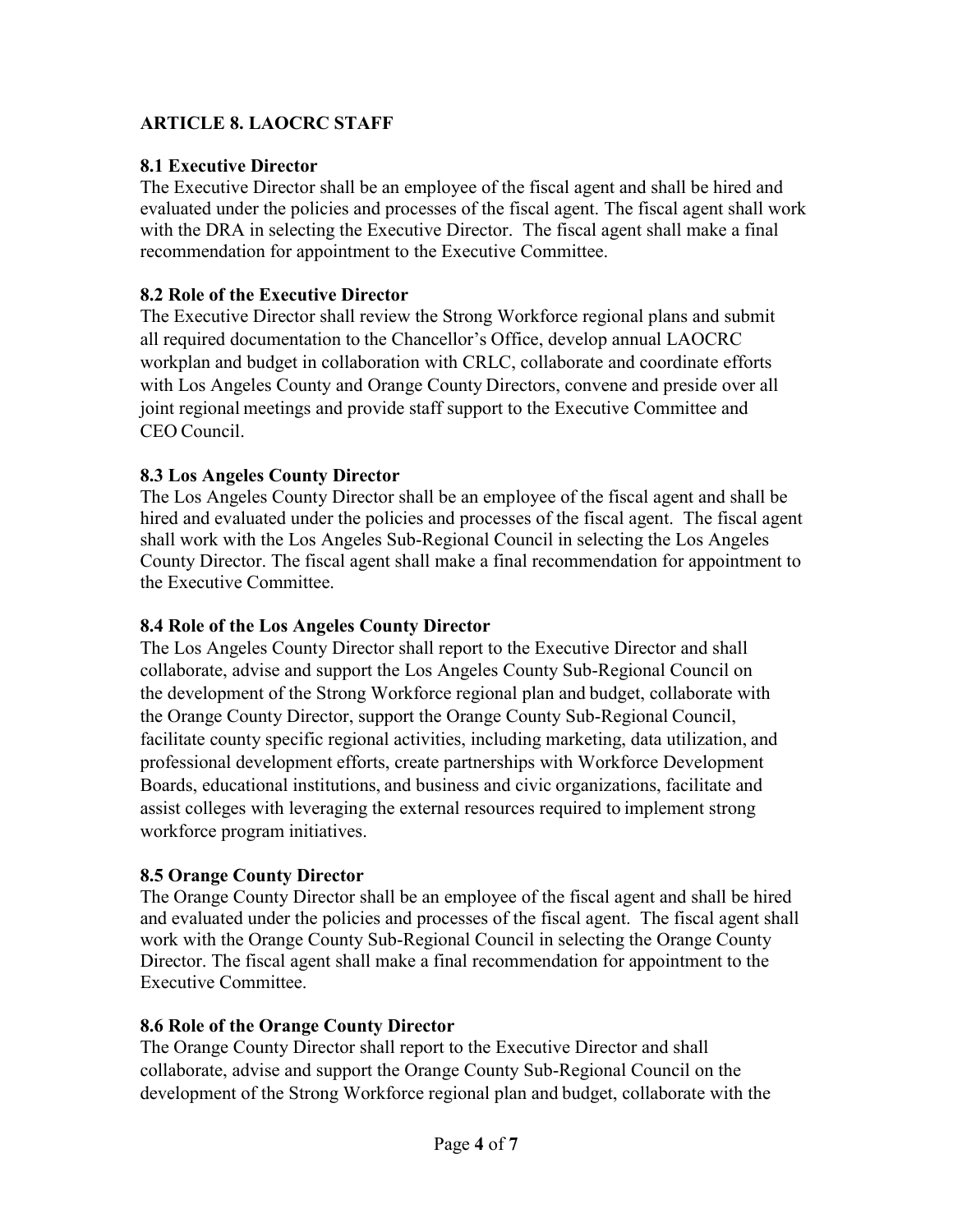Los Angeles County Director, support the Los Angeles County Sub-Regional Council, facilitate county specific regional activities, including marketing, data utilization, and professional development efforts, create partnerships with Workforce Development Boards, educational institutions, and business and civic organizations, facilitate and assist colleges with leveraging the external resources required to implement strong workforce program initiatives.

# **ARTICLE 9. SUB-REGIONAL COUNCILS AND COLLABORATIVES**

# **9.1 Los Angeles County Sub Regional Council**

The Los Angeles County Sub-Regional Council shall be comprised of twenty-two (22) members representing all of the community college districts in Los Angeles County.

# **9.2 Los Angeles County Sub Regional Council - Chairperson**

The Los Angeles County Sub-Regional Council shall be chaired by the Los Angeles County Director.

# **9.3 Orange County Sub Regional Council**

The Orange County Sub-Regional Council shall be comprised of eight (8) members representing all of the community college districts in Orange County.

# **9.4 Orange County Sub Regional Council - Chairperson**

The Orange County Sub-Regional Council shall be chaired by the Orange County Director.

# **9.5 Role of the Sub Regional Councils**

The Sub Regional Councils will prepare regional initiative plans and budgets. The councils will facilitate and assist colleges with leveraging the external resources and key stakeholders in the sub region required to successfully develop and implement Strong Workforce initiatives. The councils will collaborate with Workforce Development Boards (WDBs) in the sub region regions and Collaboratives to identify priority and emerging sectors, viable regional projects, and regional professional development opportunities.

# **9.6 Los Angeles Collaborative**

The Los Angeles Collaborative is comprised of the colleges, key talent in Los Angeles County (Deputy Sector Navigators, Technical Assistance Providers), local educational agencies, interested campuses of the California State University and University of California, civic representatives, workforce development boards, representatives from the labor community, and economic development and industry sector leaders.

# **9.7 Los Angeles Collaborative - Chairperson**

The Los Angeles Collaborative shall be chaired by the Los Angeles County Director.

# **9.8 Orange County Collaborative**

The Orange County Collaborative is comprised of the colleges, key talent in Orange County (Deputy Sector Navigators, Technical Assistance Providers), local educational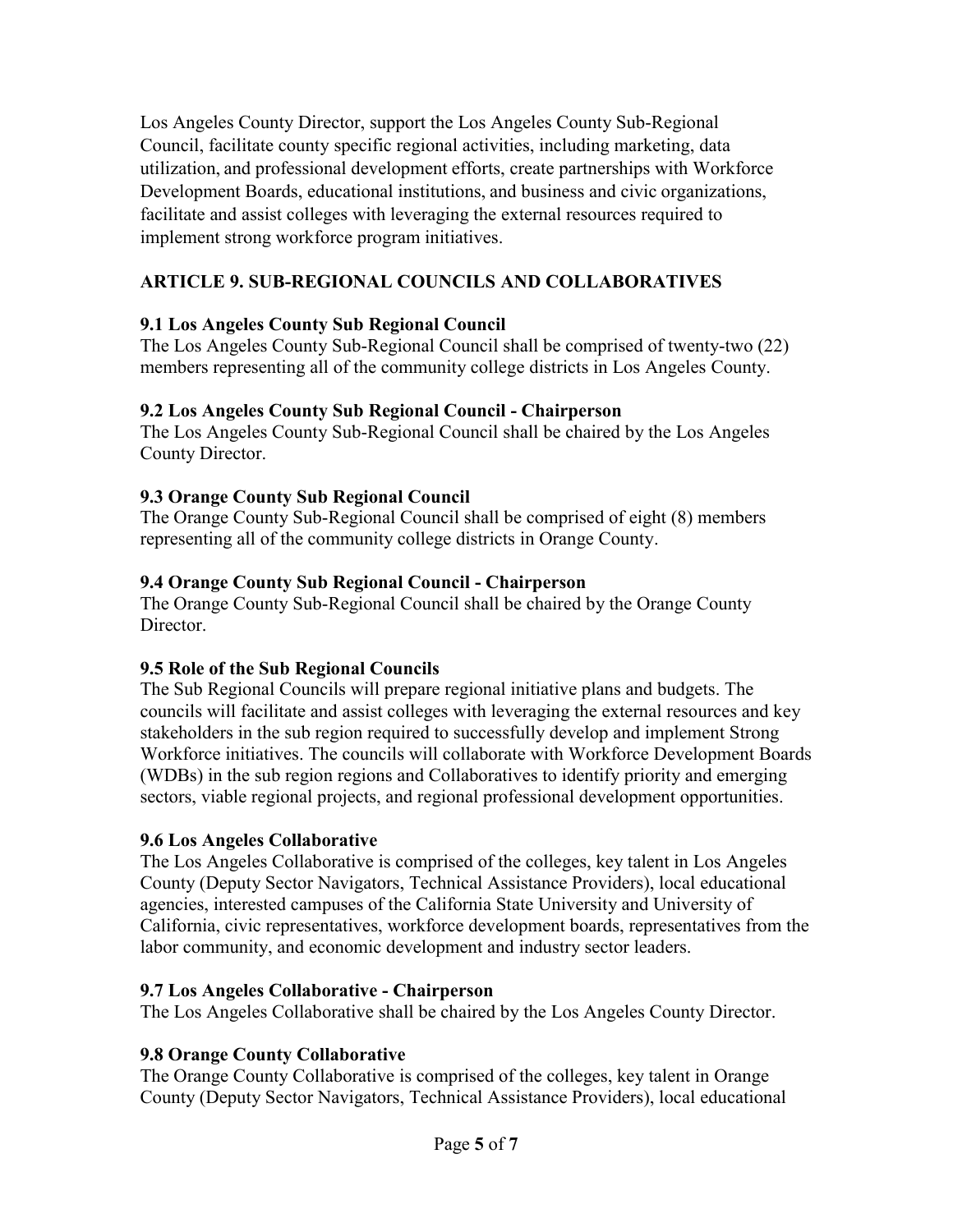agencies, interested campuses of the California State University and University of California, civic representatives, workforce development boards, representatives from the labor community, and economic development and industry sector leaders.

# **9.9 Orange County Collaborative - Chairperson**

The Orange County Collaborative shall be chaired by the Orange County Director.

# **ARTICLE 10. MEETINGS / VOTING**

# **10.1 Location of Meetings and Voting**

Meeting locations will be established by the Chairperson of each committee or council with the mutual agreement of the fiscal agent. Voting on all committees and council may be in person or by electronic vote.

# **10.2 Sub-Committees and Ad Hoc Committees.**

The CEO Council and all LAOCRC committees may establish sub-committees and ad hoc committees as required.

# **10.3 CEO Council**

The CEO Council shall meet once (1) in the spring and fall. An annual calendar with meeting dates shall be developed and approved by the CEO Council at their spring meeting. Quorum shall be established by a majority of members in attendance at the meeting.

# **10.4 Executive Committee**

The Executive Committee shall meet quarterly. An annual calendar with meeting dates shall be developed and approved by the Executive Committee no later than their June meeting. Quorum shall be established by a majority of members in attendance at the meeting.

# **10.5 DRA Meetings**

The DRA shall meet at least quarterly, prior to the Executive Committee meeting, and attend the Executive Committee meeting, as scheduled. An annual calendar with meeting dates shall be developed and approved by the DRA no later than their June meeting. Quorum shall be established by a majority of members in attendance at the meeting.

# **10.6 CRLC Business Meetings**

The College Resource Leadership Council shall meet monthly from September through June (minimum of 10 meetings). An annual calendar with meeting dates and program recommendation deadlines will be developed and approved by the CRLC no later than their June meeting.

# **10.7 CRLC Quorum**

Fifty percent plus one  $(50% + 1)$  of the CLRC members entitled to vote, represented in person, shall constitute a quorum at a meeting of the members. If less than a quorum of the members entitled to vote is represented at a meeting, no action may be taken.